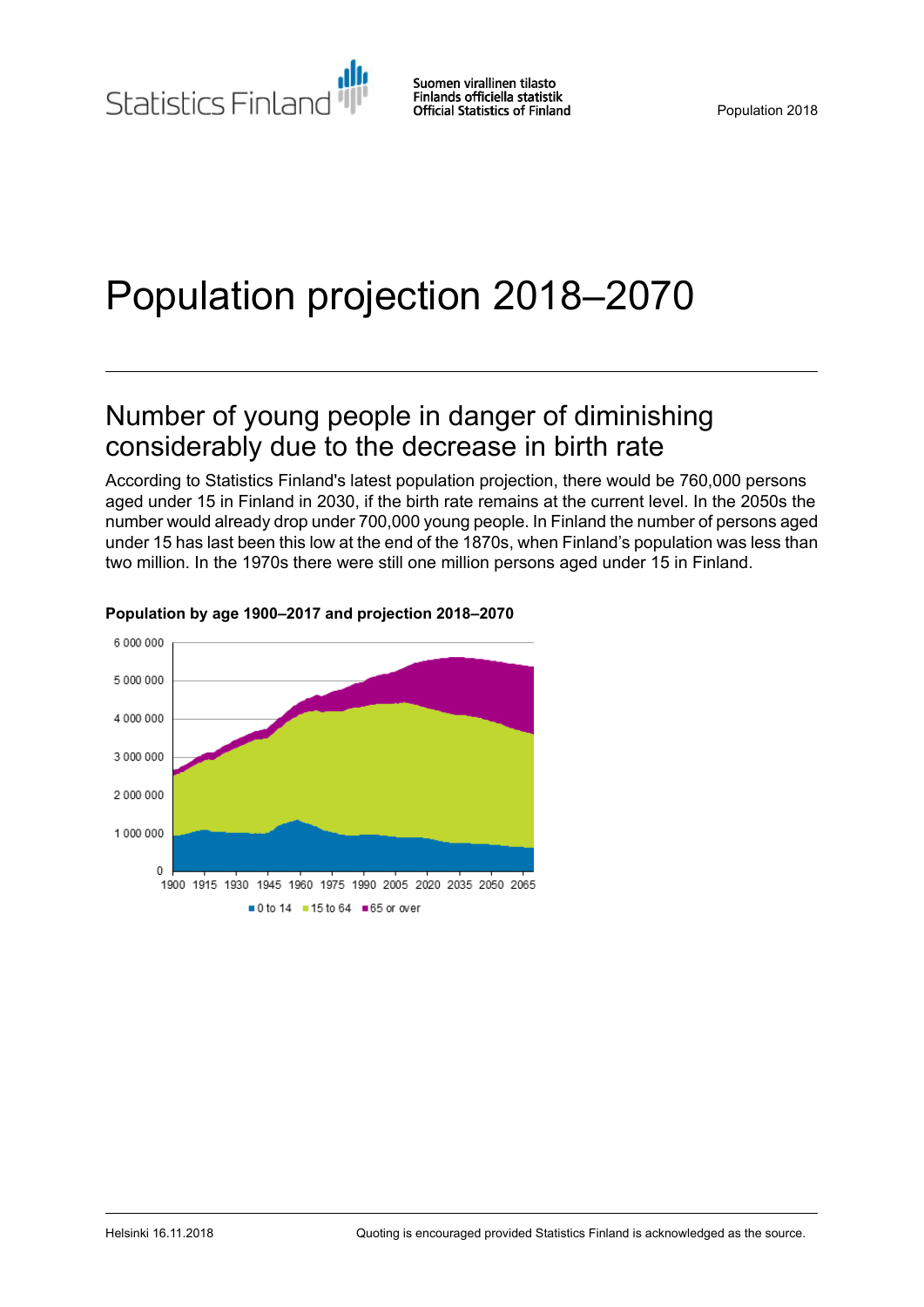### Population is projected to turn to a decline in 2035

The year 2018 will be the third year in a row when deaths exceed births in Finland. According to the projection, the number of births will continue to decrease and the number of deaths will increase despite the lengthened life expectancy. According to the projection, net immigration would sustain population growth until 2035, when Finland's population would be 5.62 million. After this, population would turn to a decline and in the 2050s Finland's population would already be below the current number, according to the projection.

#### **Number of births and deaths 1970–2017 and projected number 2018–2060**



### Birth rate diminished by one-fifth in seven years

The total fertility rate, which describes the birth rate level, was 1.87 in Finland in 2010. Last year the total fertility rate was at its lowest in Finland's history, 1.49. The birth rate has diminished by 20 per cent. The year 2018 will be the eighth year in a row when the birth rate decreases in Finland. According to the estimate, the total fertility rate will be 1.43 this year. The birth rate has last diminished this many years in a row in Finland in the 1960s.

#### **Total fertility rate 1960–2018\***



\*) 2018 estimate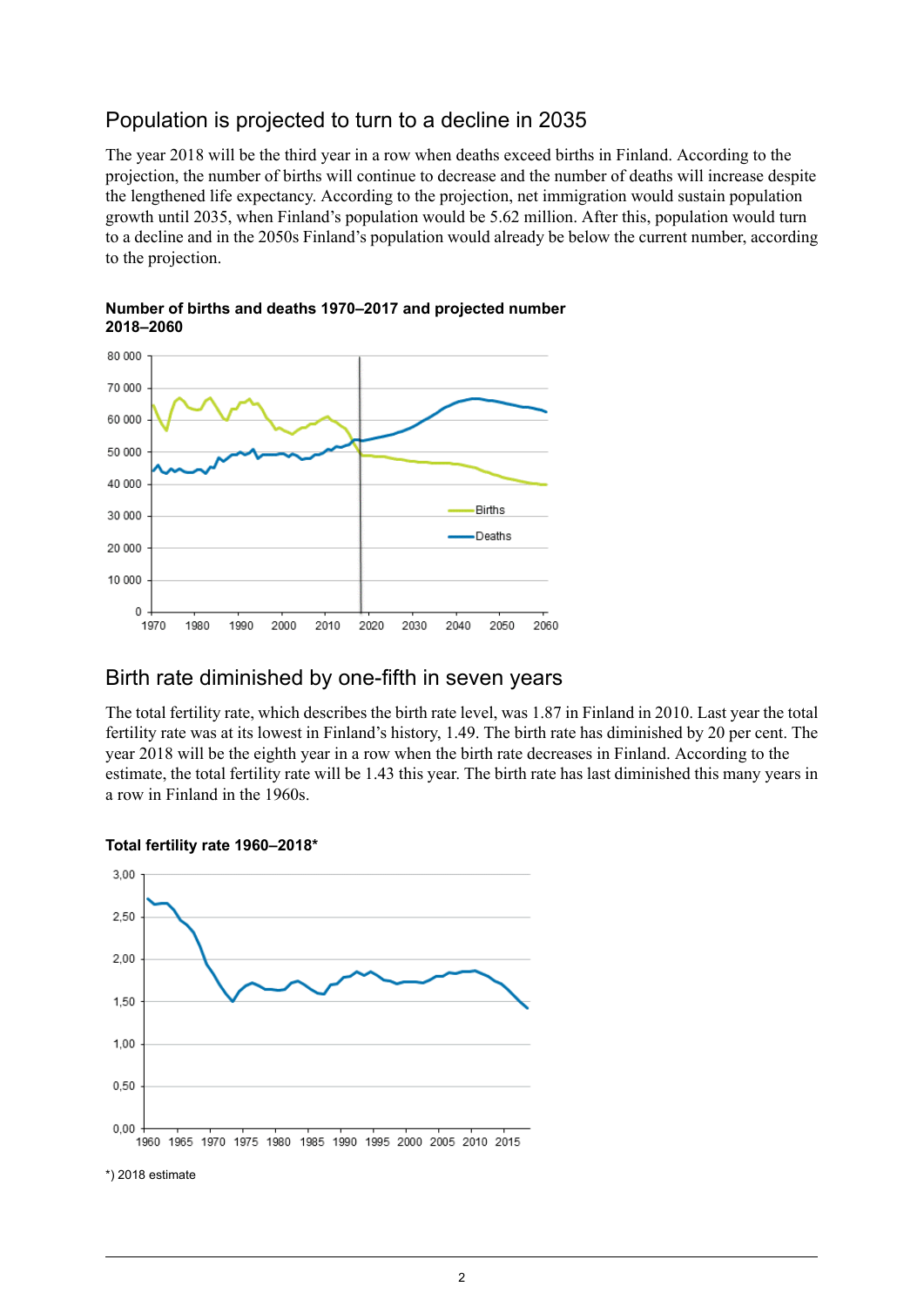## Decrease in birth rate is reflected in the population of working age at a delay

The number of the population of working age has fallen by 100,000 persons during the last eight years in Finland. According to the projection, the population of working age is expected to decrease by 57,000 persons by 2030 from the present. The proportion of people of working age (persons aged15 to 64) in the population would diminish from the present 62 per cent to 60 per cent by 2030 and to 58 per cent by 2050. In 2050, the population of working age will have decreased by good 200,000 from the present.

The so-called self-sufficiency forecast describes a situation where there would be no immigration and emigration at all and only the birth rate and mortality would influence the age structure. According to the self-sufficiency forecast, the number of people of working age would go down by the year 2030 by 217,000 persons and by the year 2050 by 630,000 persons.



#### **Age groups' share of the population 1970–2017 and projected share 2018–2070, per cent**

### Demographic dependency ratio weakens more slowly than in earlier projections

The demographic dependency ratio, that is, the number of persons aged 15 or under and 65 or over per 100 working age persons was 60 at the end of 2017. According to the projection, the dependency ratio will rise in future decades, but more slowly than in earlier projections. The reason for this is the decrease in birth rate and as a result, the decrease in number of young dependants. In 2020 the dependency ratio would be 62, in 2030, 66 and in 2050, 71. In the short term, the demographic dependency ratio weakens more slowly than in earlier projections.

In the long term, the demographic dependency ratio weakens more than in earlier projections. In 2070, the demographic dependency ratio is projected to be 81.

## Assumptions of the 2018 population projection

Statistics Finland'slatest population projection assumesthat the birth rate would remain constant in future. The imputed number of children that women give birth to during their lifetime, i.e. the total fertility rate, is assumed to be 1.45.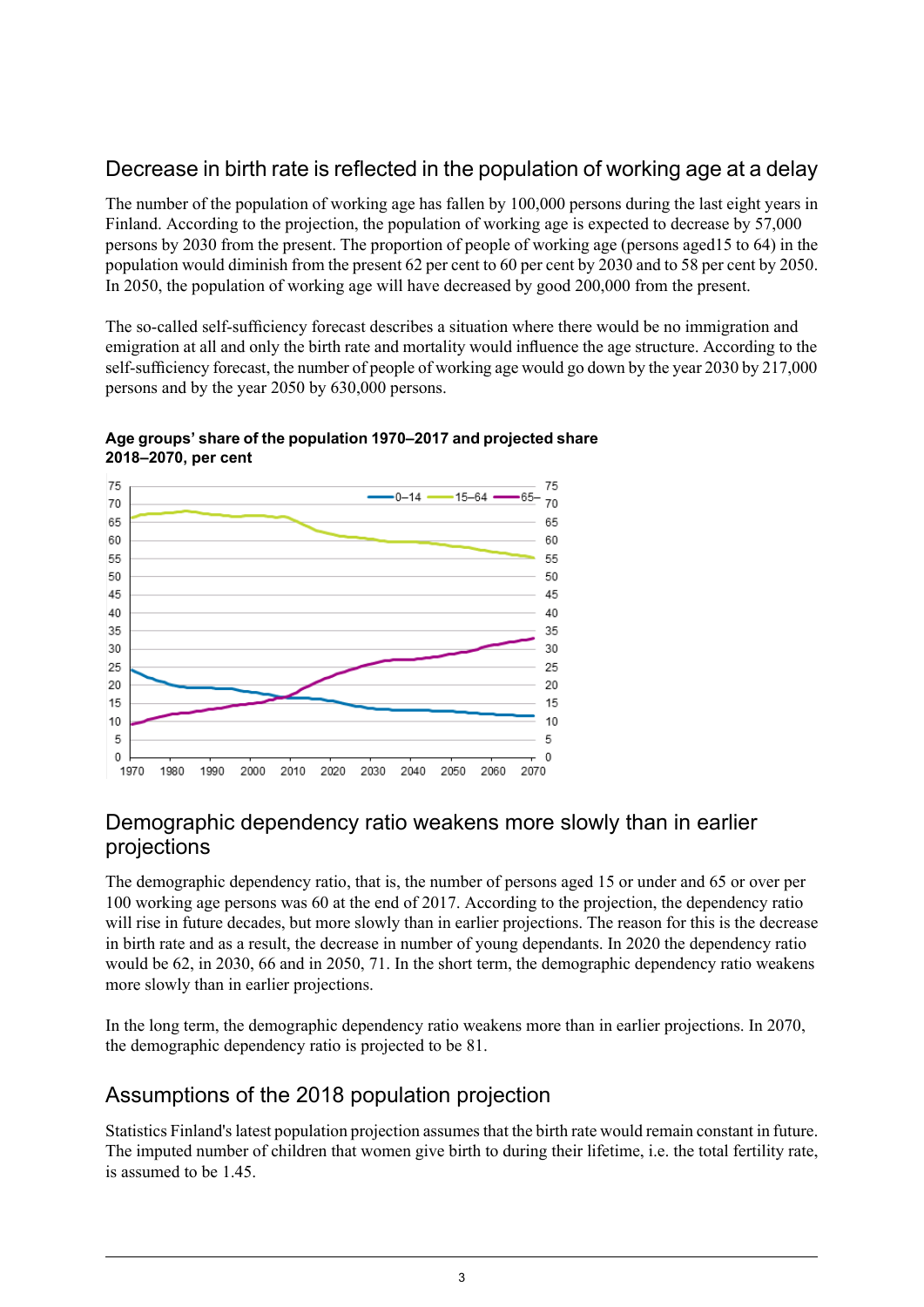The projection also assumes that net immigration to Finland will be 15,000 persons per year. Mortality is assumed to continue declining similarly to what has been detected when comparing the mortality for 1987 to 1991 and 2013 to 2017.

## Regional projection will be published in autumn 2019

The compilation of regional population projection is postponed to autumn 2019. The regional projection will not be compiled in autumn 2018, because the migration statistics for 2017 were not available in time to compile the projection. Statistics Finland did not want to compile a regional population projection based on outdated migration statistics. In this case, the latest observed regional development in migration would have been left unnoticed and unanalysed.

### The projection is a trend calculation and gives decision-makers a chance to react

Statistics Finland's population projections are demographic trend calculations based on observations on past development in the birth rate, mortality and migration. The projections do not seek to estimate the effect of economic, socio-political regional policy and other such factors on population development.

According to the character of trend calculations, the projection expects past developments to continue into the future. The projections do not take a stand on how the size of the population should develop. Therefore, population projection figures should be examined bearing in mind that the projection only indicates the expected population development if the past development continues unchanged into the next decades.

The task of a population projection is to provide tools with which decision-makers can assess whether measures need to be taken to try to influence the population development. Decision-makers should assess the advisability of the population development indicated by the projection and, if necessary, take action to prevent the materialisation of the projection if the population development indicated by the projection is not desired.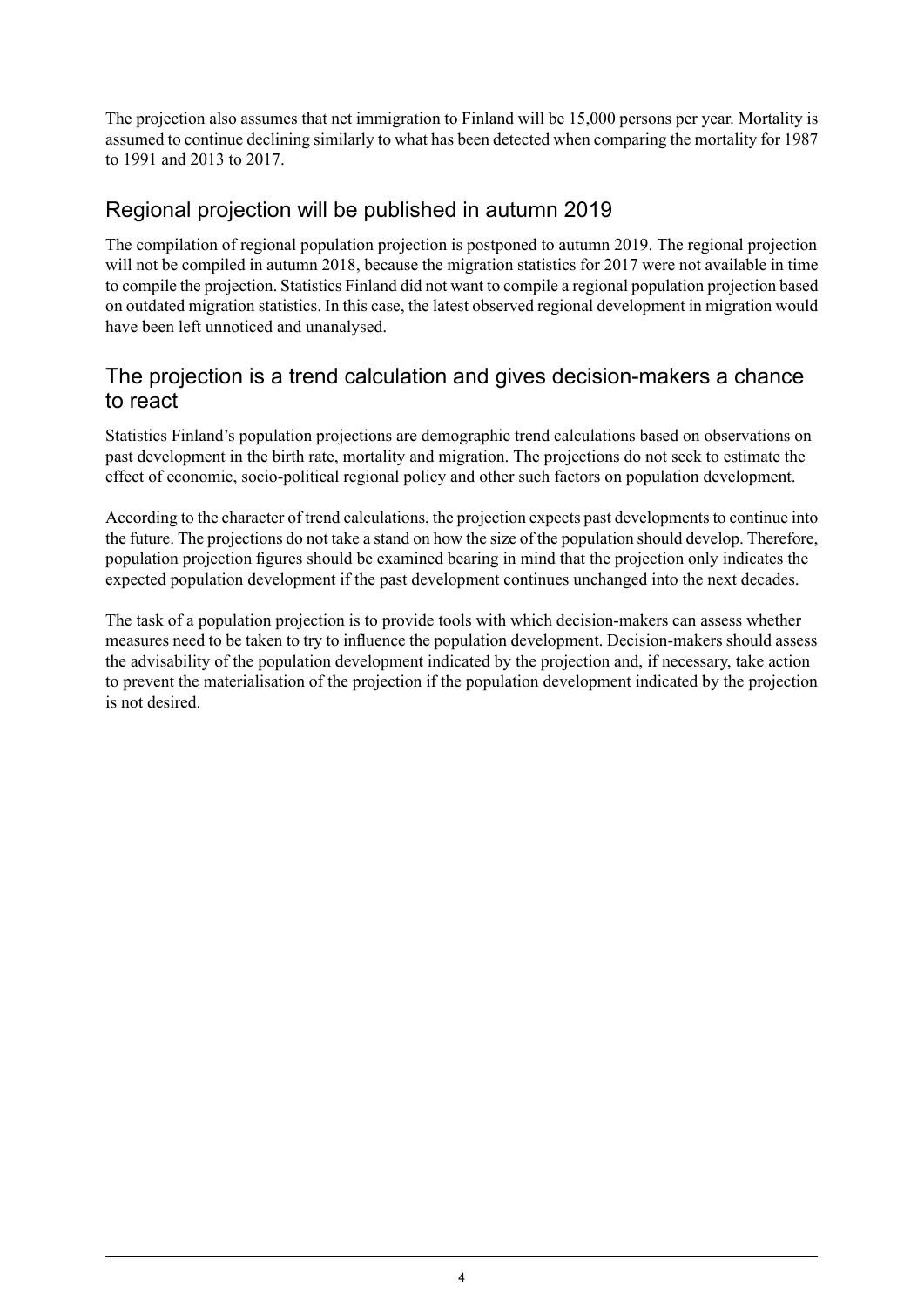## **Contents**

## **Tables**

### **Appendix tables**

| Appendix table 1. Population by age 1900 - 2070 (years 2020 to 2070: projection) Corrected on 18 December           |  |
|---------------------------------------------------------------------------------------------------------------------|--|
| Appendix table 2. Population and demographic dependency ratio at the end of 2030 in population projections compiled |  |
| Appendix table 3. Demographic dependency ratio and population in 1970 to 2070 (years 2020 to 2070:                  |  |

## Figures

## **Appendix figures**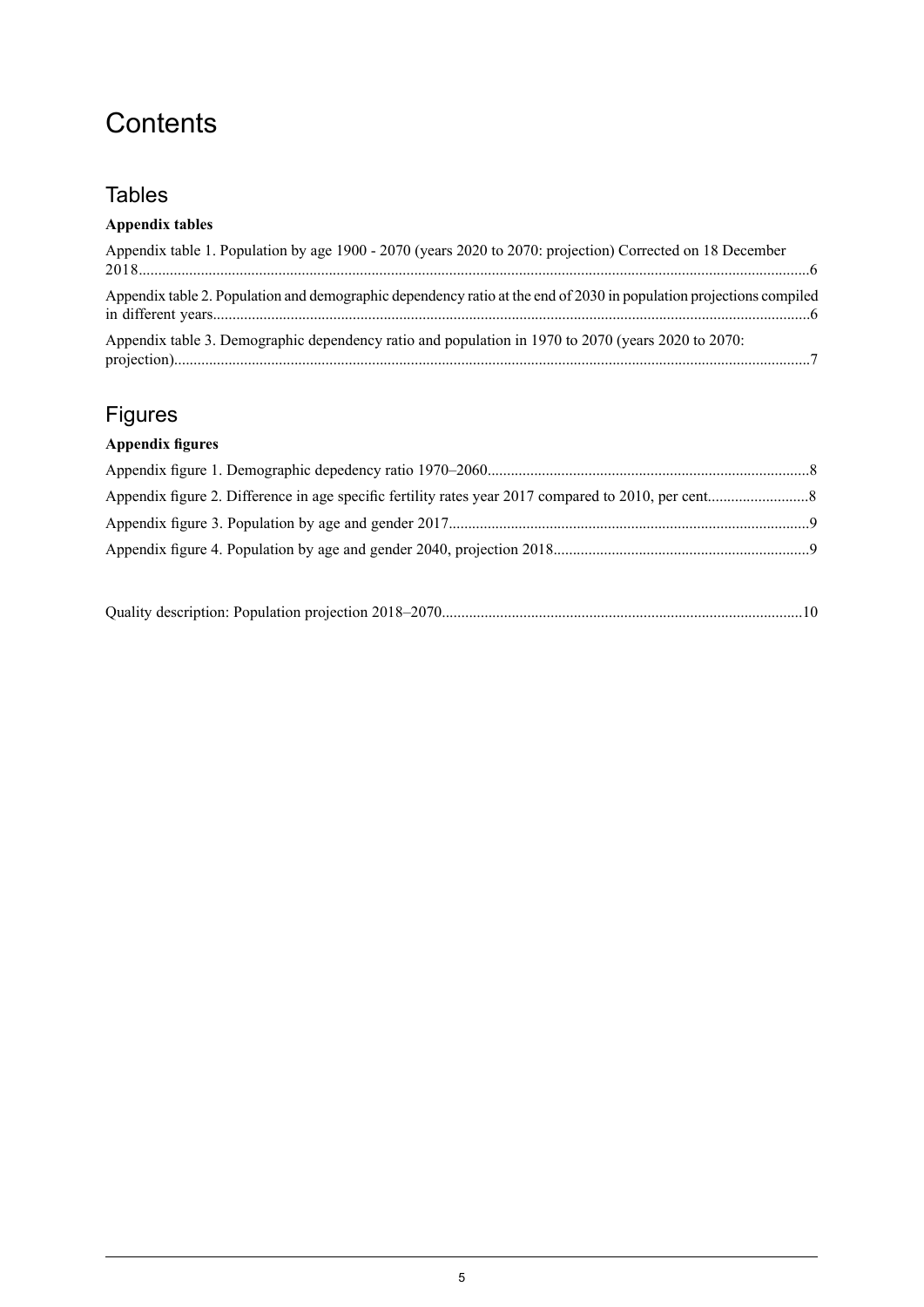## Appendix tables

#### <span id="page-5-0"></span>**Appendix table 1. Population by age 1900 - 2070 (years 2020 to 2070: projection) Corrected on 18 December 2018**

| Year | Age group                   |           |                             |           |             |                     |      |
|------|-----------------------------|-----------|-----------------------------|-----------|-------------|---------------------|------|
|      | Age groups total $ 0 - 14 $ |           | $15 - 64$                   | $65 -$    | $0 - 14 \%$ | $15 - 64 \%$ 65 - % |      |
| 1900 | 2 655 900                   | 930 900   | 1 583 300                   | 141700    | 35,1        | 59,6                | 5,3  |
| 1910 | 2 943 400                   | 1 049 400 | 1724 500                    | 169 500   | 35,7        | 58,6                | 5,8  |
| 1920 | 3 147 600                   | 1051000   | 1908300                     | 188 300   | 33,4        | 60,6                | 6,0  |
| 1930 | 3 462 700                   |           | 1 018 300 2 227 200         | 217 200   | 29,4        | 64,3                | 6,3  |
| 1940 | 3 695 617                   |           | 995 599 2 464 107           | 235 911   | 26,9        | 66,7                | 6,4  |
| 1950 | 4 029 803                   |           | 1 208 799 2 554 354         | 266 650   | 30,0        | 63,4                | 6,6  |
| 1960 | 4 446 222                   |           | 1 340 187 2 778 234         | 327 801   | 30,1        | 62,5                | 7,4  |
| 1970 | 4 598 336                   | 1 118 550 | 3 052 298                   | 427488    | 24,3        | 66,4                | 9,3  |
| 1980 | 4 787 778                   | 965 209   | 3 245 187                   | 577 382   | 20,2        | 67,8                | 12,1 |
| 1990 | 4 998 478                   |           | 964 203 3 361 310           | 672 965   | 19,3        | 67,2                | 13,5 |
| 2000 | 5 181 115                   |           | 936 333 3 467 584           | 777 198   | 18,1        | 66,9                | 15,0 |
| 2010 | 5 375 276                   |           | 887 677 3 546 558           | 941 041   | 16,5        | 66,0                | 17,5 |
| 2020 | 5 543 221                   | 866 686   | 3418618                     | 1 257 917 | 15,6        | 61,7                | 22,7 |
| 2030 | 5 611 987                   | 759 847   | 3 386 705                   | 1465435   | 13,5        | 60,3                | 26,1 |
| 2040 | 5 601 713                   |           | 734 583 3 342 578           | 1 524 552 | 13,1        | 59,7                | 27,2 |
| 2050 | 5 5 3 1 7 2 5               |           | 705 723 3 235 599           | 1 590 403 | 12,8        | 58,5                | 28,8 |
| 2060 | 5 448 354                   | 653 939   | 3 099 634                   | 1694781   | 12,0        | 56,9                | 31,1 |
| 2070 | 5 370 501                   |           | 623 820 2 970 706 1 775 975 |           | 11,6        | 55,3                | 33,1 |

**Corrected on 18 December 2018.** The corrected number are indicated in red.

#### <span id="page-5-1"></span>**Appendix table 2. Population and demographic dependency ratio at the end of 2030 in population projections compiled in different years**

| Population in<br>population<br>projections compiled<br>in different years | Year of compilation |           |           |          |           |              |         |                     |           |
|---------------------------------------------------------------------------|---------------------|-----------|-----------|----------|-----------|--------------|---------|---------------------|-----------|
|                                                                           | 1995                | 1998      | 2001      | 2004     | 2007      | 2009         | 2012    | 2015                | 2018      |
| Population at the<br>end of 2030                                          | 5 095 169           | 5 249 755 | 5 290 563 | 5442841  | 5 683 182 | 5 850 097    |         | 5 847 678 5 769 032 | 5 611 987 |
| Dependency ratio                                                          | 67,4                | 70,1      | 70.9      | 71,8     | 73.3      | 73,0         | 71,2    | 69,2                | 65,7      |
| Number of persons<br>aged 65 and over                                     | 1 219 963           | 348 502   | 389 126   | 1420 395 | 494 360   | 525 155<br>1 | 1495624 | 1478426             | 465 435   |
| Proportion of<br>persons aged 65 and<br>over (per cent)                   | 23,9                | 25,7      | 26,3      | 26,1     | 26,3      | 26,1         | 25,6    | 25,6                | 26,1      |
| Number of persons<br>aged 85 and over                                     | 125 602             | 152 754   | 169 022   | 178 503  | 220 505   | 242 156      | 226 001 | 219 209             | 216 624   |
| Proportion of<br>persons aged 85 and<br>over (per cent)                   | 2,5                 | 2,9       | 3,2       | 3,3      | 3,9       | 4,1          | 3,9     | 3,8                 | 3,9       |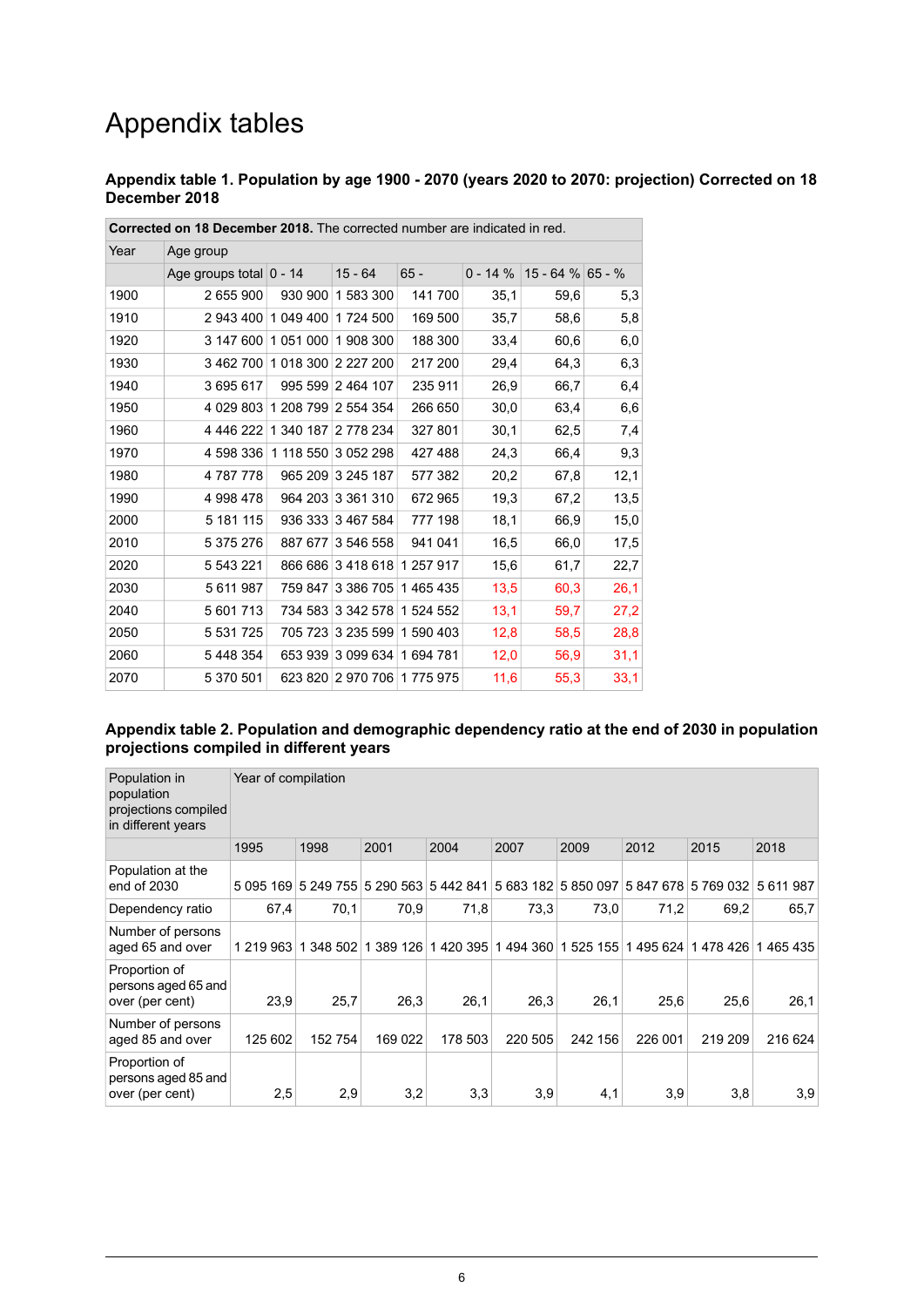#### <span id="page-6-0"></span>**Appendix table 3. Demographic dependency ratio and population in 1970 to 2070 (years 2020 to 2070: projection)**

| Year |      |               | Demographic dependency ratio Population, total Aged under 15 and aged 65 and over Aged 15 to 64 |           |
|------|------|---------------|-------------------------------------------------------------------------------------------------|-----------|
| 1970 | 50,7 | 4 598 336     | 1546038                                                                                         | 3 052 298 |
| 1980 | 47,5 | 4 787 778     | 1 542 591                                                                                       | 3 245 187 |
| 1990 | 48,7 | 4 998 478     | 1637168                                                                                         | 3 361 310 |
| 2000 | 49,4 | 5 181 115     | 1 7 1 3 5 3 1                                                                                   | 3 467 584 |
| 2010 | 51,6 | 5 375 276     | 1828718                                                                                         | 3 546 558 |
| 2017 | 60,1 | 5 513 130     | 2 0 69 7 42                                                                                     | 3 443 388 |
| 2020 | 62,1 | 5 543 221     | 2 124 603                                                                                       | 3418618   |
| 2030 | 65,7 | 5 611 987     | 2 2 2 5 2 8 2                                                                                   | 3 386 705 |
| 2040 | 67,6 | 5 601 713     | 2 2 5 9 1 3 5                                                                                   | 3 342 578 |
| 2050 | 71,0 | 5 5 3 1 7 2 5 | 2 2 9 6 1 2 6                                                                                   | 3 235 599 |
| 2060 | 75,8 | 5448354       | 2 348 720                                                                                       | 3 099 634 |
| 2070 | 80,8 | 5 370 501     | 2 399 795                                                                                       | 2 970 706 |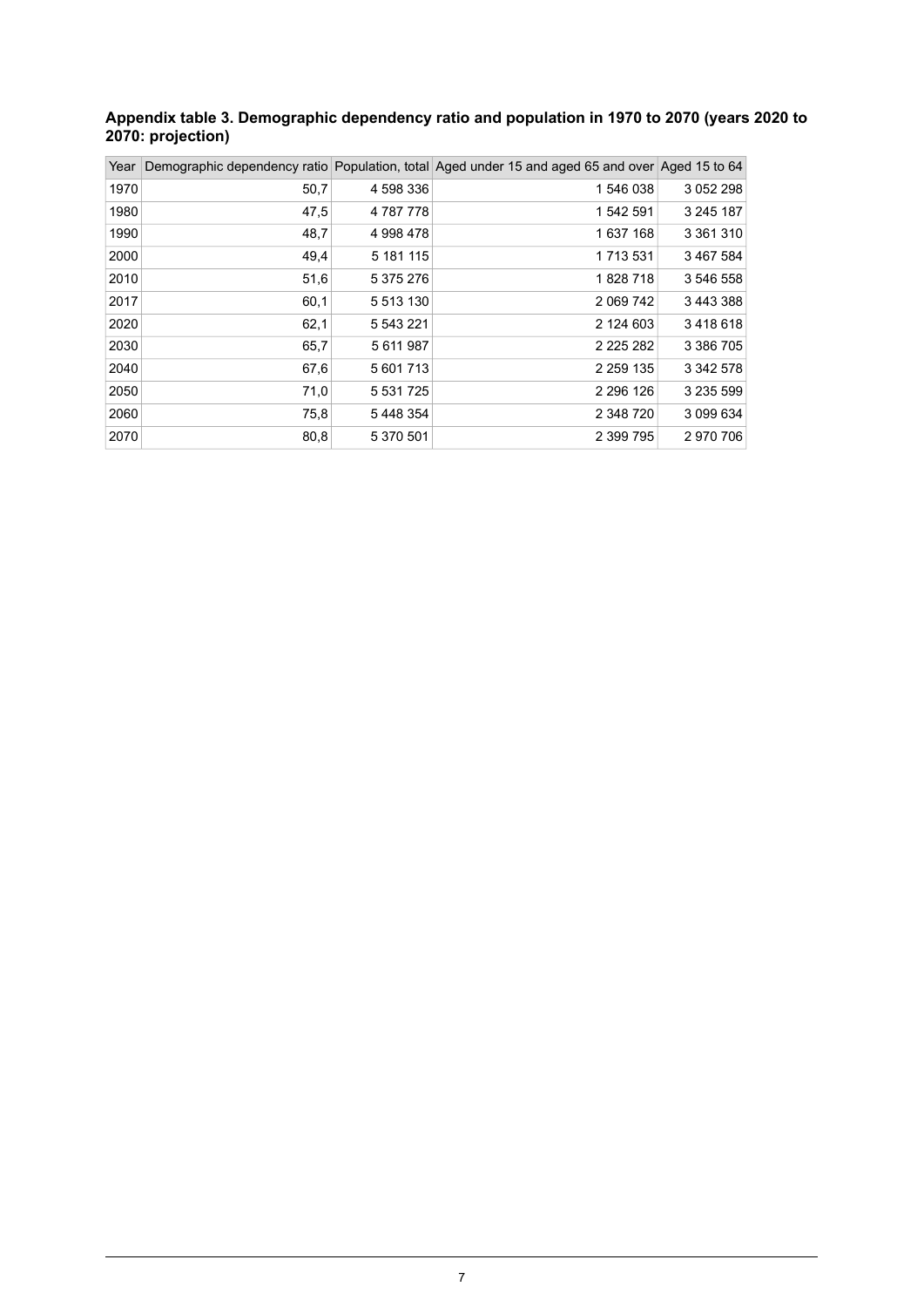## Appendix figures



#### <span id="page-7-0"></span>**Appendix figure 1. Demographic depedency ratio 1970–2060**

<span id="page-7-1"></span>**Appendix figure 2. Difference in age specific fertility rates year 2017 compared to 2010, per cent**

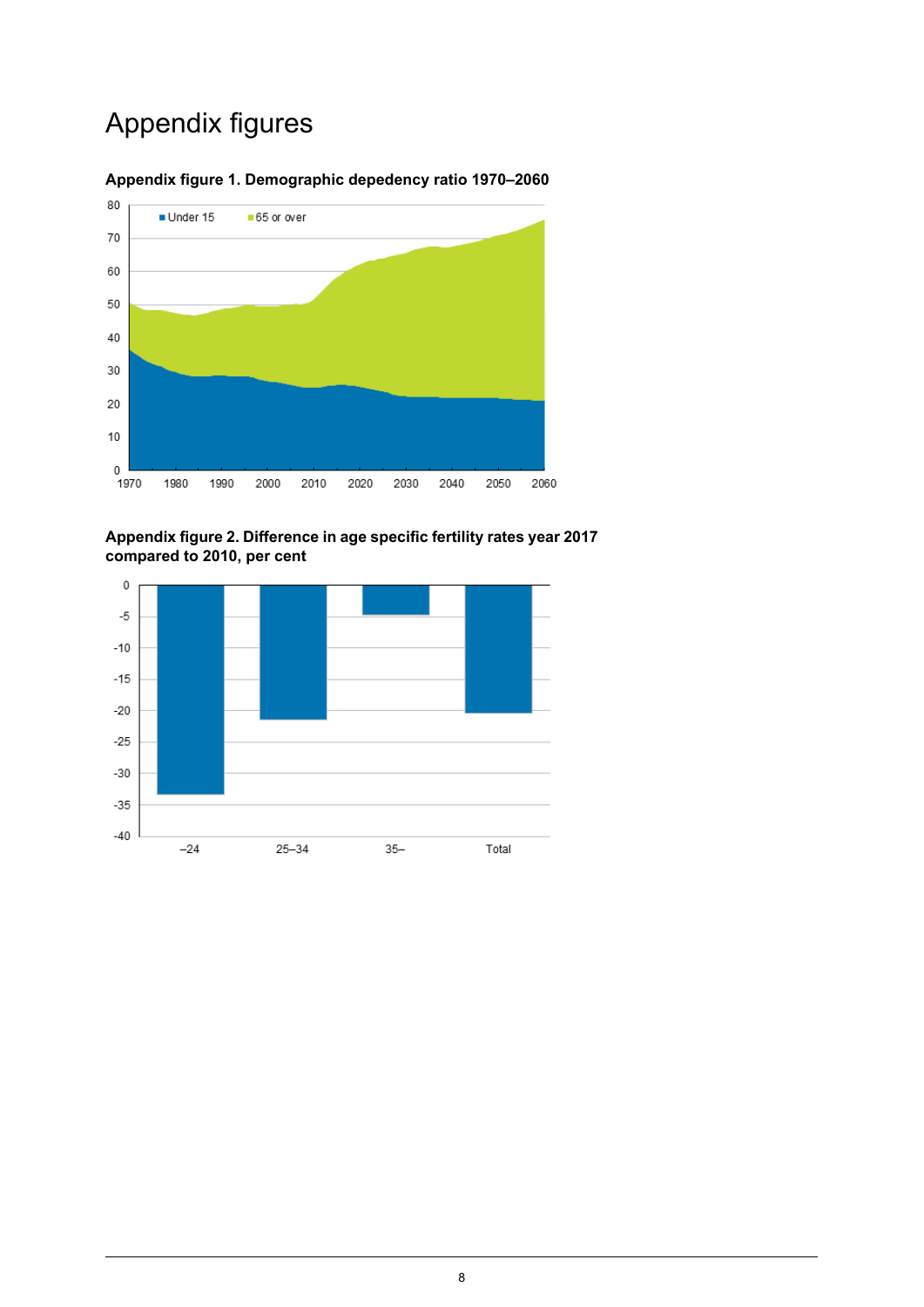

<span id="page-8-0"></span>**Appendix figure 3. Population by age and gender 2017**

<span id="page-8-1"></span>

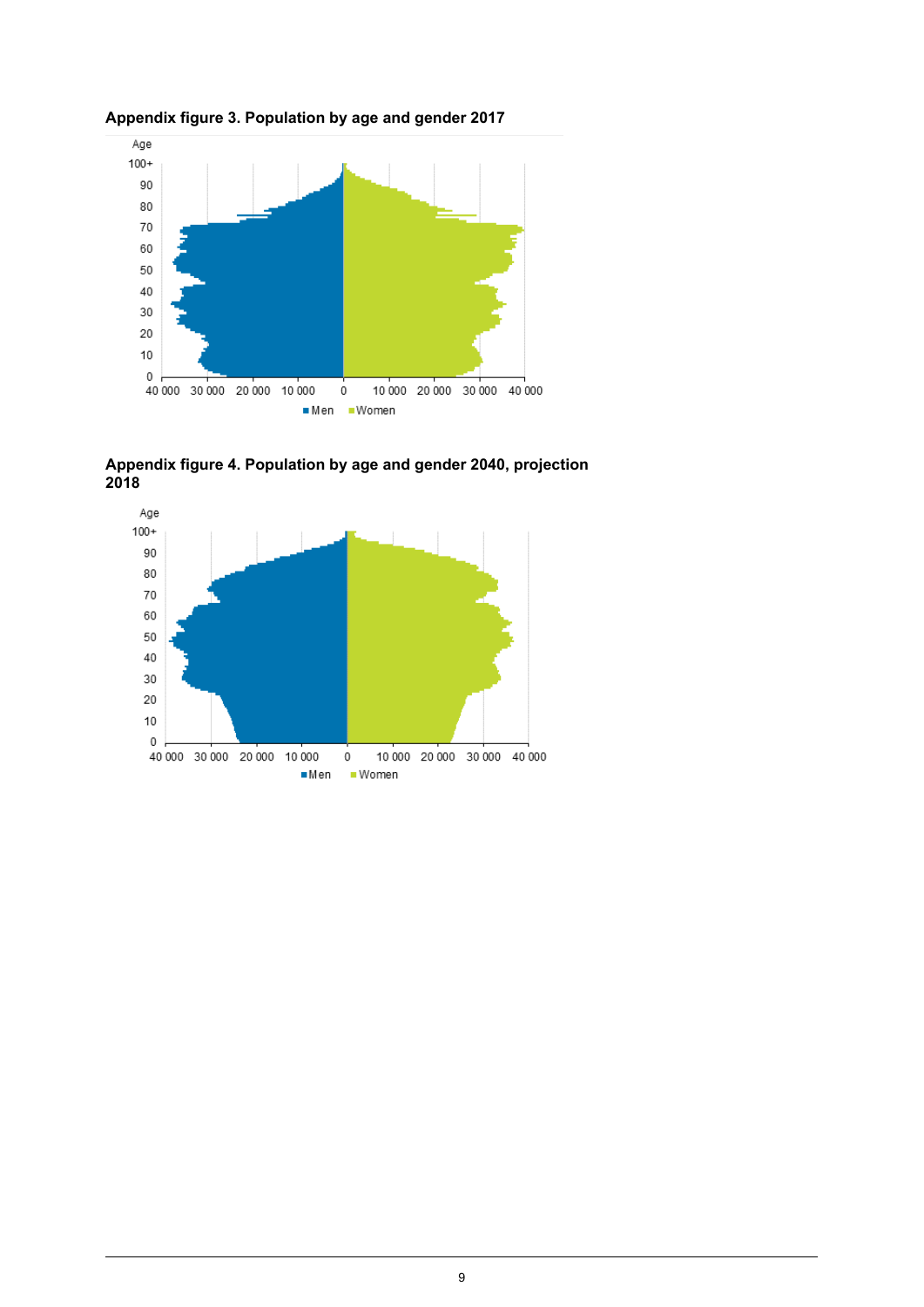## <span id="page-9-0"></span>Quality description: Population projection 2018–2070

## 1. Relevance of statistical information

The basic population for this population projection has been population at the end of 20174 by 1-year age group according to gender.

There are two calculations of the projection:

- A calculation including migration (calculation 1), where account is taken of the effect of the birth rate, mortality and migration on population development.
- The self-sufficiency calculation (calculation 2) expresses what the future population development would be like without migration. The calculation takes only the impact of the birth rate and mortality on population development into account. The assumptions concerning birth rate and mortality are the same as in calculation 1. The numbers of births are, however, different in these calculations, as migrants assume the fertility of the receiving area in the calculation including migration.

The Central Statistical Office of Finland published the first population projection concerning Finland's future population development in 1934. In 1956 the memorandum of the statistical committee set up in 1953 proposed that population projections should be compiled at regular intervals. The first projections related to the population development of the whole country. Preparation of regional projections started in the 1960s.

In 1973 the so-called population projection group established by the Prime Minister's Office published its report "On arrangement of compilation of population projections" ("Väestöennusteiden laadinnan järjestäminen", Valtioneuvoston kanslian julkaisuja 1973:1). In the report population projections were defined as follows: "Population projections are calculations based on the past development of the factors influencing population development, which do not include population development planned by the compiler of the projection or any expressions of intent related to regional policy."

According to the report, population projections "...indicate to decision-makers primarily what the development will lead to if social policy stays unchanged. Decision-makers have to assess the advisability of the development and consider on that basis whether the projections can be used as foundation for decisions on investments and on measurement of activities.<sup>"</sup>

## 2. Methodological description of survey

The population projection method used is a so-called demographic component model in which the future population number and structure are calculated by means of age-specific birth rate, mortality and migration coefficients. The coefficients are calculated on the basis of demographic statistics for the last few years.

#### Birth rate

Age-specific fertility rates (women aged 14 to 50) have been calculated for the years 2013 to 2017. In the projection the fertility rates have been kept constant throughout the projection period. For the whole country the average total fertility rate, that is, the average number of children born to each individual woman during her lifetime is 1.45.

#### Mortality

Age-specific mortality rates have been calculated for the years 2013 to 2017. Coefficients by age and gender group for the annual change in mortality were derived by calculating how much mortality changed when comparing 1987 to 1991 with 2013 to 2017. Mortality was not inflated for any age group, however.

#### Migration

In the calculation containing migration, the net immigration for the whole country is assumed to be 15,000 persons per year. Net immigration is obtained by adding the assumed net immigration to the emigration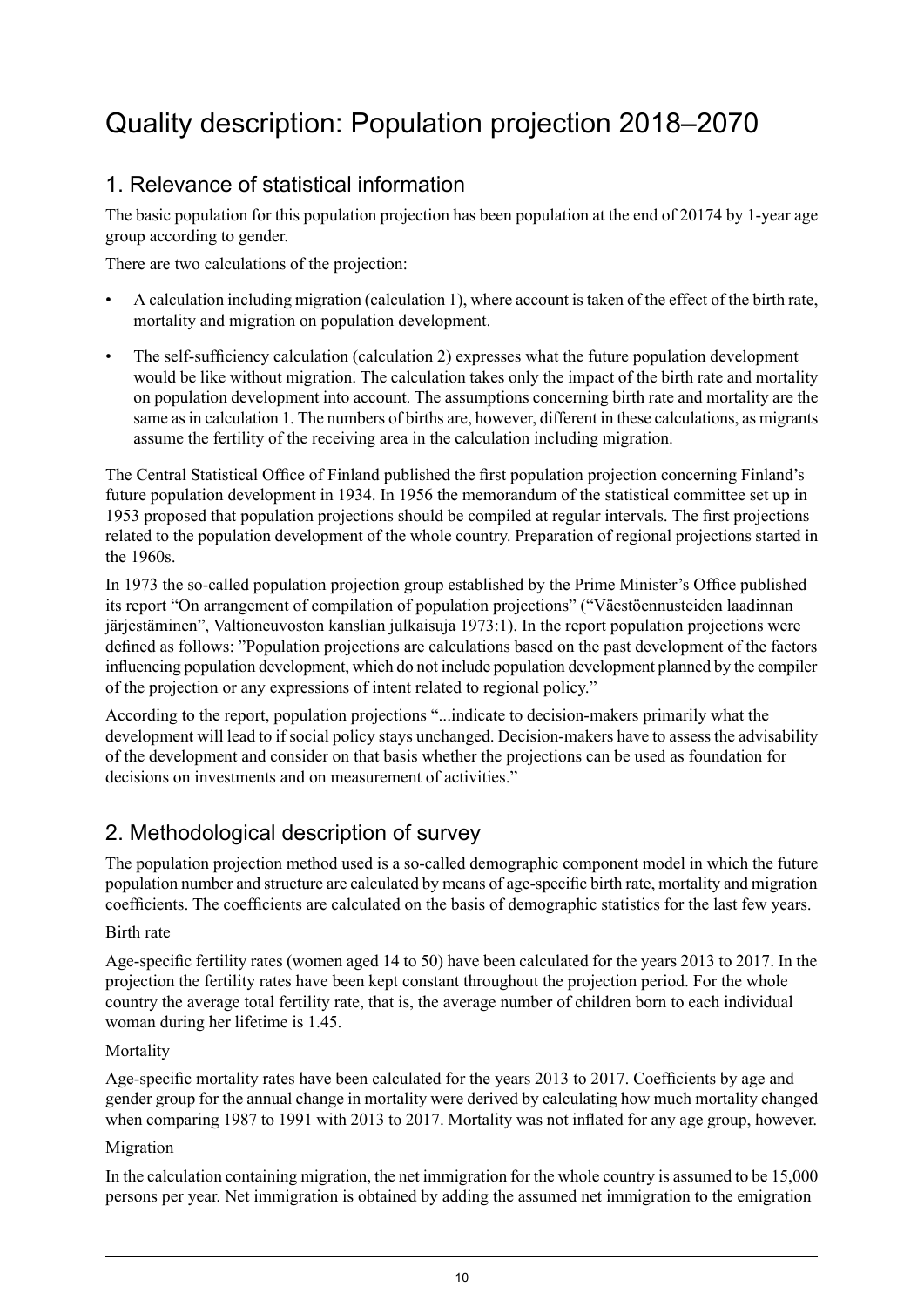for the whole country. The age distribution of immigration was calculated on the basis of immigration during 2012 to 2016.

## 3. Correctness and accuracy of data

Municipal projections should be compiled for all municipalities with the same principles. It would be impossible to treat municipalities "individually", and therefore there have always been and will always be cases where e.g. the calculation period of the projection coefficients has somehow been exceptional for a municipality, which causes the projection to differ from the trend development in either direction.

The projection deviations for small municipalities are primarily due to their projection coefficients not corresponding to the actual level of out-migration, in-migration, fertility or mortality. Small municipalities must be combined into larger entities in order to reduce random variation.

In previous population projections the whole country was divided into four mortality areas. The number of mortality areas used now is much higher. The number of mortality areas has been increased so that regional differencesin the level can better be taken into account. The population projection by municipality has always had some over-mortality. In order to reduce random variation, mortality coefficients have been calculated for a longer period and mortality coefficients for the whole country have been used for certain age groups (0 to 17 and 90 to  $104+$ ).

## 4. Timeliness and promptness of published data

Statistics Finland has prepared population projections by municipality at intervals of roughly three years. In the intervening years, projection calculations were made concerning the whole country on the basis of various assumptions, e.g. the low, average and high alternative. In recent years alternative calculations have been made mainly only as chargeable assignments, in which case the calculations have been based on the assumptions specified by the customer.

In connection with the 1998 projection a so-called stochastic forecast was calculated for the whole country with the PEP software (Program for Error Propagation) developed at the University of Joensuu. In it the population change components vary like they have varied in the past, and from the produced projection database e.g. the range of some statistical information can be derived with the desired probability. (For further information, see Juha M. Alho: A Stochastic Forecast of the Population of Finland. Katsauksia 1998:4).

The 2018 projection extends to the year 2070.

## 5. Accessibility and transparency/clarity of data

Up to 1972, population projections by municipality were published in the "Tilastollisia tiedonantoja" series, then until 1985 in the "Tilastotiedotus VÄ" series and after that in the OSF Population series. Municipalities' projected figures by age group were published as a separate volume of the 1969 projection, while age group data by municipality from later projections were available as photocopies. In the 1990s the data were mainly supplied as Excel tables. Previous projection files by municipality were not retained. Data on the population projections made in 2001, 2004, 2007, 2009, 2012 and 2015 are available in electronic format.

Data from the latest projection are available free of charge from the Px-Web StatFin service on the Internet at http://pxnet2.stat.fi/PXWeb/pxweb/en/StatFin/StatFin\_\_vrm\_\_vaenn/?tablelist=true

## 6. Comparability of statistics

Statistics Finland's population projections are long-term projections. Therefore, they do not always give a reliable picture of e.g. the number of births or deaths in the coming years. Since the 1970s the birth rate has fluctuated up and down so that the total fertility rate has varied between 1.49 (2017) and 1.87 (2010). In population projections fertility has been kept constant at some average or initial level, because it would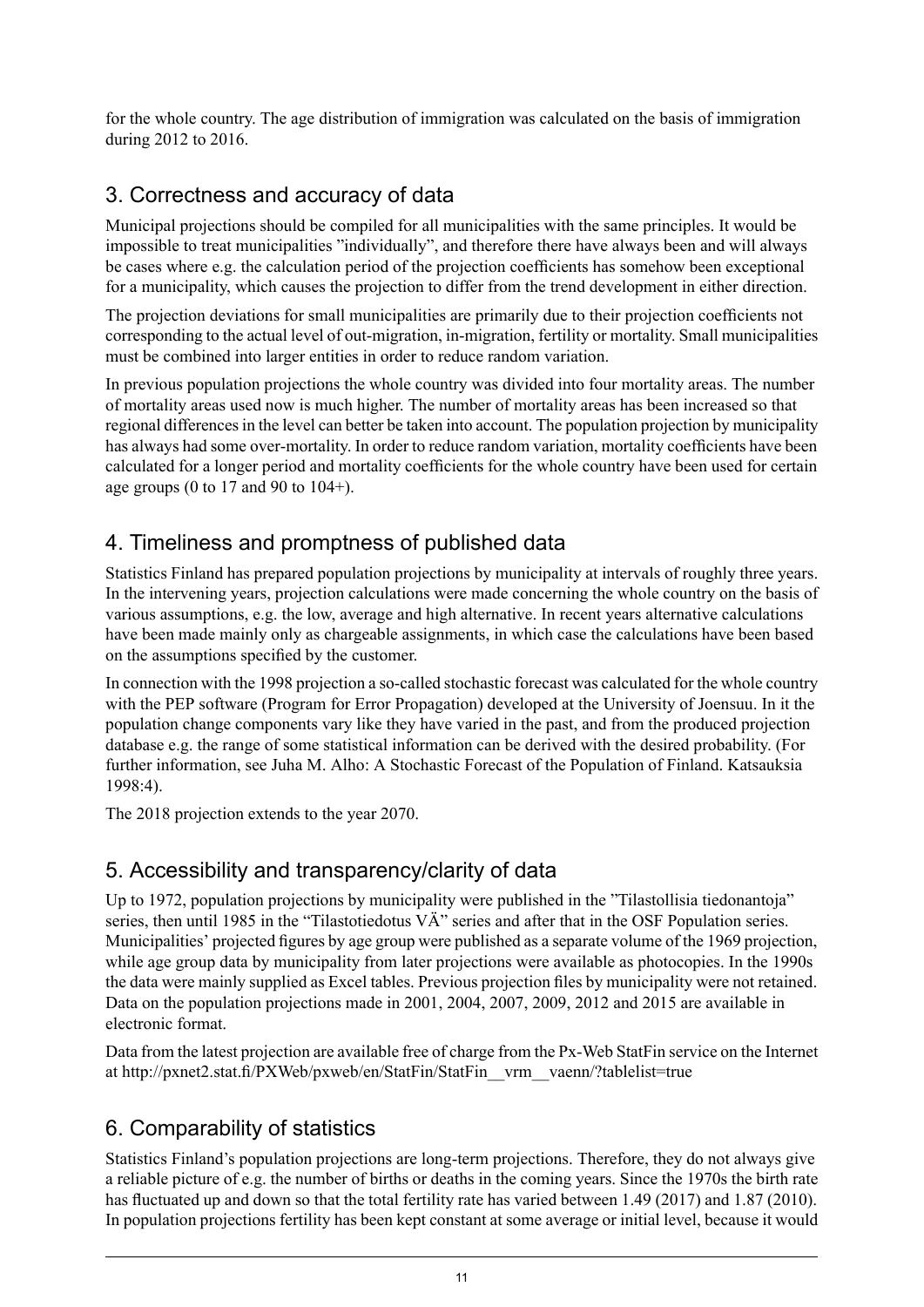be impossible to guess the turning points in development. Likewise, mortality has fallen quickly at times and slowly at others. In the projections, the change coefficients for mortality have been calculated for around 20–year periods so that they would include periods of both quick and slower lowering.

When comparing different projections, differences in the projection assumptions should be taken into account. Many municipalities prepare their own population projections, whose assumptions may deviate greatly from those used in Statistics Finland's projections. In addition to Statistics Finland, population projections concerning the whole of Finland are produced by e.g. Eurostat and the UN.

## 7. Coherence and consistency/uniformity

In Statistics Finland's population projections, the population figures for each year refer to the situation on 31 December. In the projections by Eurostat and many municipalities, the figures refer to the situation on 1 January. In the UN projections, the figures represent the situation in the middle of the year.